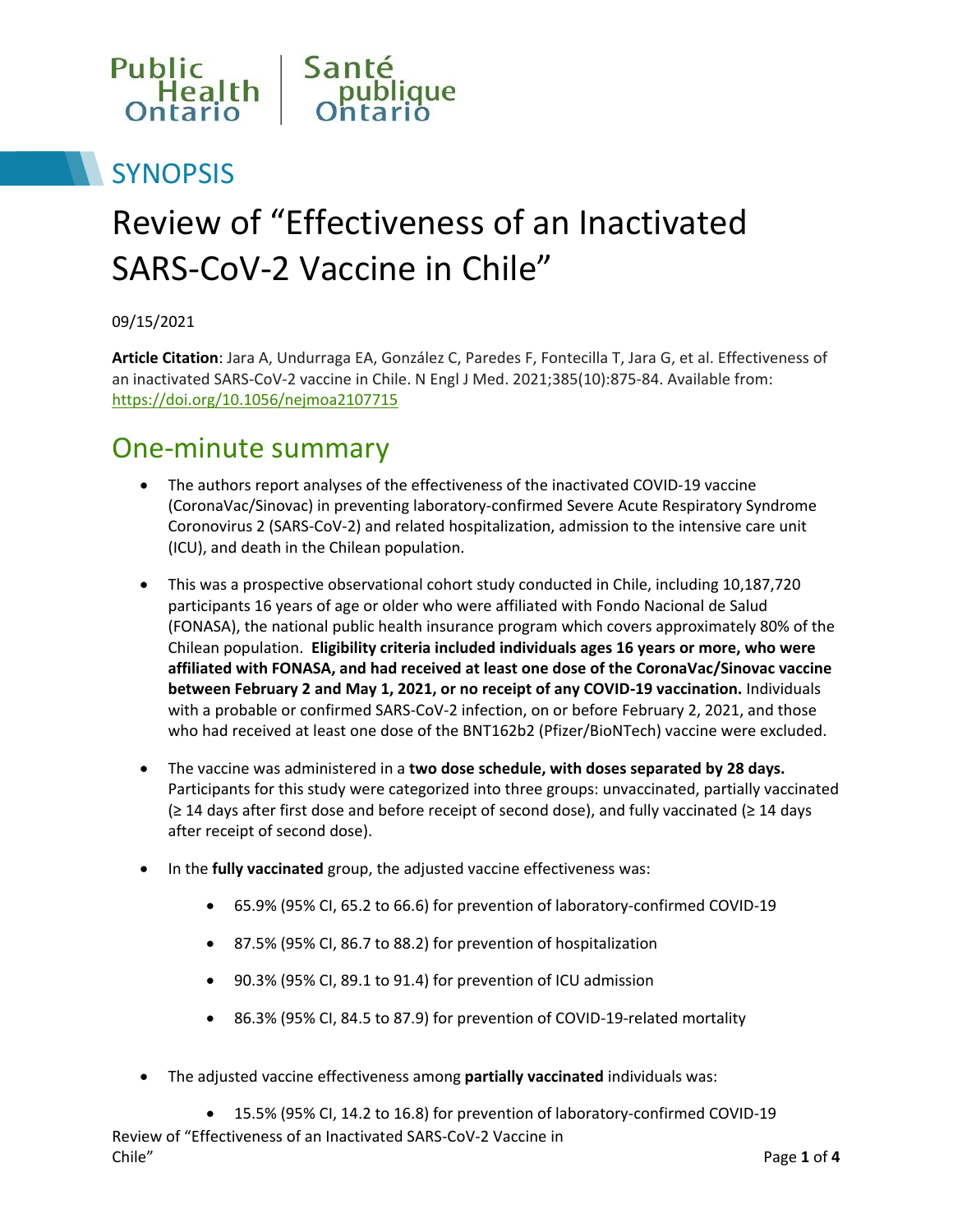- 37.4% (95% CI, 34.9 to 39.9) for prevention of hospitalization
- 44.7% (95% CI, 40.8 to 48.3) for prevention of ICU admission
- 45.7% (95% CI, 40.9 to 50.2) for prevention of COVID-19-related mortality

### Additional information

- Sinovac-CoronaVac vaccine was listed by the World Health Organization (WHO) as a vaccine on the emergency use list (EUL) as of June 1, 2021.<sup>1</sup>
- Twenty two (22) low and middle income countries have approved CoronaVac/Sinovac vaccine for emergency use. Phase 1-2 trials have been conducted in China, and findings suggested the vaccine resulted in an adequate immune response and was safe in most patients 14 days after receipt of the second dose.
- In this cohort study, the authors used the Cox proportional-hazards model which allowed for a time-varying vaccination status of the persons in the study, to estimate the hazard ratio associated with partial immunization and full immunization. The study controlled for confounding variables that could impact vaccination and outcomes, including age, sex, region of residency, income, nationality, and underlying health conditions that have been associated with severe COVID-19 (e.g., diabetes, chronic kidney disease, autoimmune disease, HIV). The vaccineeffectiveness estimates in the stratified model were consistent with these study results.
- To evaluate whether the vaccine effectiveness results were affected by potentially different access to health care between vaccinated persons and unvaccinated persons, subgroup analyses involving the subgroup of persons with access to RT-PCR or antigen testing for SARS-CoV-2 was done.
	- The adjusted vaccine effectiveness among fully vaccinated individuals in this subgroup was:
		- o **72.9%** (95% CI, 72.3 to 73.4) for prevention of **laboratory-confirmed COVID-19**
		- o **89.2%** (95% CI, 88.5 to 89.8) for prevention of **hospitalization**
		- o **91.6%** (95% CI, 90.5 to 92.5) for prevention of **ICU admission**
		- o **87.8%** (95% CI, 86.2 to 89.2) for prevention of **COVID-19-related mortality**
- The vaccine effectiveness results were maintained in both age-subgroup analyses (16-59, > 60).
- Efficacy results for CoronaVac/Sinovac phase 3 trials taking place in Brazil, Chile, Indonesia and Turkey have not yet been published. However, efficacy estimates for phase 3 clinical trials for mild COVID-19 vary among the four countries: 50.7% (95% CI, 35.6 to 62.2) in Brazil, 65.3% in Indonesia, and 83.5% (95% CI, 65.4 to 92.1) in Turkey. To date, there have been no estimates of real-world effectiveness of CoronaVac in preventing COVID-19 in the general population, or those who have been fully vaccinated that have been made publicly available.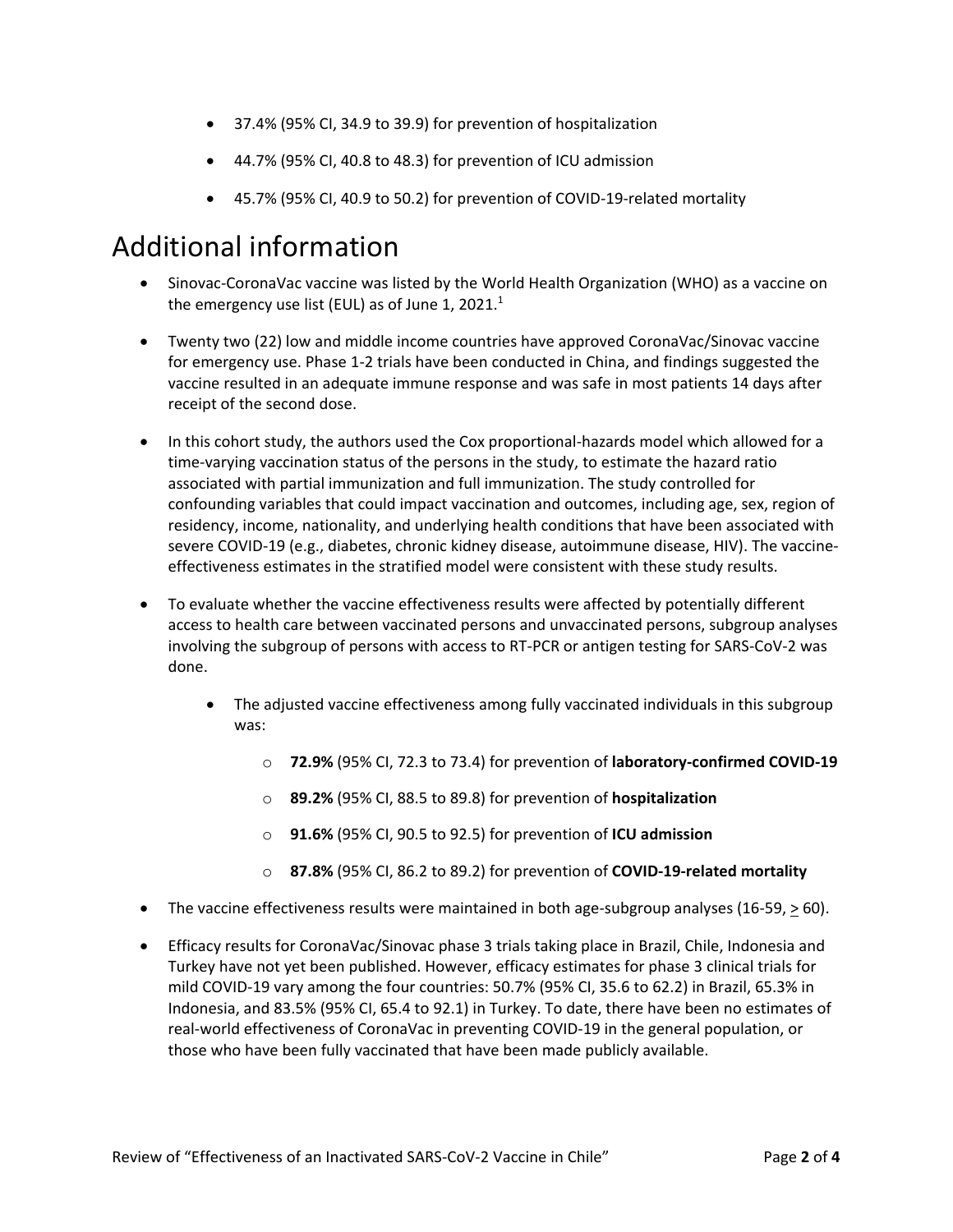# PHO reviewer's comments

- The CoronaVac/Sinovac vaccine is currently not approved in Canada, but it may have implications for those working, travelling or moving to Canada from other countries in which the vaccine is authorized for use.
- 93.2% of the study cohort was of Chilean nationality, this may reduce generalizability to other populations including Ontarians. There may be differences in access to healthcare, overall health status, genetics, across and between these jurisdictions.
- Given the observational nature of the data, selection bias is a potential concern. There may be differences in overall health-seeking behaviour and access to healthcare between those receiving the vaccine and those who were unvaccinated which may confound study outcomes. Although the authors included a range of variables for adjustment (e.g., age, sex, region of residency, income, nationality, co-morbid health conditions), there still may remain underlying unaccounted differences across these strata.
- The prospective observational study was conducted from February 2 to May 1, 2021. Due to the short follow-up period, the study did not assess the long-term effectiveness or side effects of the CoronaVac/Sinovac vaccine.
- The study looked at the following outcomes: prevention of laboratory-confirmed COVID-19; prevention of hospitalization; prevention of ICU admission; and prevention of COVID-19-related death. However, it did not look at the rate of transmission or provide any data on the effectiveness of CoronaVac/Sinovac against asymptomatic infection.
- The national genomic surveillance system in Chile has reported circulation of two variants of concern (P.1 (Gamma) and B.1.1.7 (Alpha); however, this observational study was not able to estimate the relative vaccine effectiveness of CoronaVac/Sinovac against these variants. As of July 2021, 76.0% of the COVID-19 cases in Ontario are of the Delta (B.1.617.2) variant.<sup>2</sup> As such, variants currently present in Chile are not representative of those in Ontario. This may result in potentially different vaccine effectiveness of CoronaVac/Sinovac in the Canadian population.
- All the vaccines authorized in Canada demonstrate effectiveness against preventing COVID-19, COVID-19 related hospitalization and death. Vaccine effectiveness ranges from 70-90% for Pfizer-BioNTech (BNT162b2), Moderna (mRNA-1273), and AstraZeneca (AZD1222/ChAdOx1-S) in preventing severe disease and COVID-19-related hospitalization.<sup>3</sup> This study provides data demonstrating CoronaVac/Sinovac has similar outcomes to the vaccines currently authorized in Canada.

### Additional References

1. World Health Organization. WHO validates Sinovac COVID-19 vaccine for emergency use and issues interim policy recommendations [Internet]. Geneva: World Health Organization; 2021 [cited 2021 Sep 15]. Available from: [https://www.who.int/news/item/01-06-2021-who-validates-sinovac-covid-19](https://www.who.int/news/item/01-06-2021-who-validates-sinovac-covid-19-vaccine-for-emergency-use-and-issues-interim-policy-recommendations) [vaccine-for-emergency-use-and-issues-interim-policy-recommendations](https://www.who.int/news/item/01-06-2021-who-validates-sinovac-covid-19-vaccine-for-emergency-use-and-issues-interim-policy-recommendations)

2. Ontario Agency for Health Protection and Promotion (Public Health Ontario). COVID-19 Delta variant: risk assessment and implications for practice [Internet]. Toronto, ON: Queen's Printer for Ontario; 2021